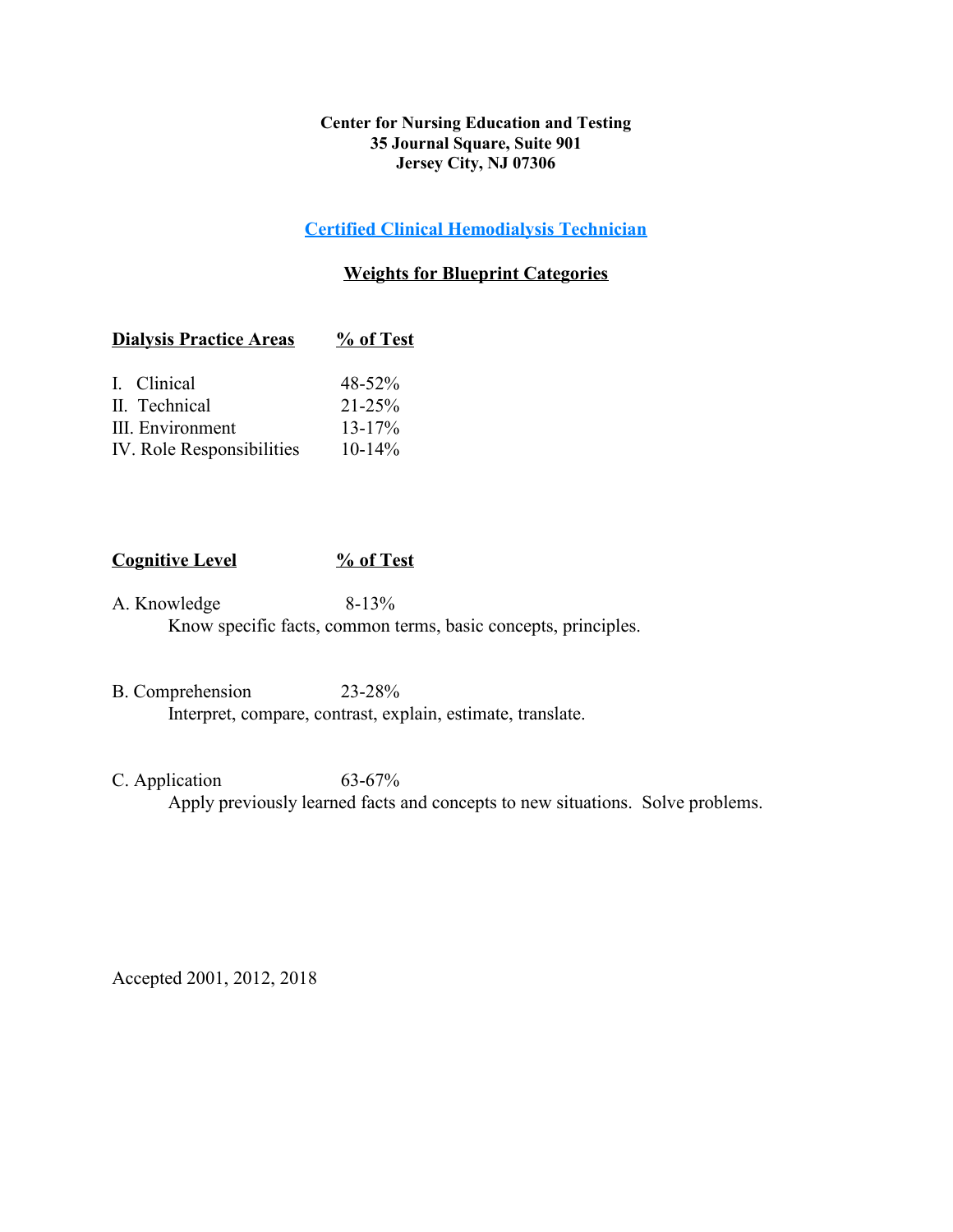# **Activities by Blueprint Area - CCHT**

| No.            | <b>Activity Statement</b>                                                                                  |
|----------------|------------------------------------------------------------------------------------------------------------|
|                | Clinical 48-52%                                                                                            |
| $\mathbf{1}$   | Cannulate patient's access.                                                                                |
| $\overline{2}$ | Set the dialysis machine according to the patient's prescription.                                          |
| 3              | Obtain patient's weight and vital signs.                                                                   |
| 4              | Monitor patient during dialysis treatment.                                                                 |
| 5              | Use aseptic technique for dialysis procedures.                                                             |
| 6              | Evaluate patient's access pre-dialysis.                                                                    |
| $\overline{7}$ | Initiate hemodialysis treatment with arteriovenous graft/fistula.                                          |
| 8              | Evaluate patient's pre-dialysis and post-dialysis fluid status.                                            |
| 9              | Discontinue patient's dialysis treatment with arteriovenous fistula or graft.                              |
| 10             | Perform post-dialysis fistula/graft access care.                                                           |
| 11             | Set up extracorporeal circuit.                                                                             |
| 12             | Follow protocol for administering heparin.                                                                 |
| 13             | Monitor patient who has a hemodialysis catheter during treatment.                                          |
| 14             | Discard disposable supplies post-dialysis, using appropriate/designated receptacles.                       |
| 15             | Identify potential access failure by looking, listening, and feeling.                                      |
| 16             | Question patient regarding problems/events since last treatment.                                           |
| 17             | Monitor dialysis machine and ancillary equipment (e.g., IV pump, oxygen concentrator) during<br>treatment. |
| 18             | Follow protocol for treating hypotension.                                                                  |
| 19             | Identify and report changes in patient's general physical state.                                           |
| 20             | Recognize and report changes in patient's cognitive/mental status.                                         |
| 21             | Identify relationship of blood pressure changes to fluid volume status.                                    |
| 22             | Recognize intradialytic events that effect fluid removal or retention.                                     |
| 23             | Understand the purpose and recognize complications of heparin therapy.                                     |
| 24             | Recognize and report signs and symptoms of volume depletion or overload.                                   |
| 25             | Consider patient's response to last treatment to anticipate changes in care plan.                          |
| 26             | Identify risks for patient exsanguination ("bleeding out").                                                |
| 27             | Follow protocol for treating muscle cramps.                                                                |
| 28             | Recognize and report signs and symptoms of infection.                                                      |
| 29             | Recognize and report signs and symptoms of orthostatic hypotension.                                        |
| 30             | Recognize and report potential or actual adverse patient occurrences.                                      |
| 31             | Recognize and report signs/symptoms of access failure (e.g., stenosis, clotting).                          |
| 32             | Perform cannulation of a new access or a complicated access (e.g., expert cannulator).                     |
| 33             | Administer oxygen per order/protocol.                                                                      |
| 34             | Understand purpose and recognize complications of topical/local anesthetics.                               |
| 35             | Participate in national patient safety goals (two patient identifiers).                                    |
| 36             | Recognize and report patient at risk for falls.                                                            |
| 37             | Use assistive devices for patient transfers.                                                               |
| 38             | Obtain blood samples from patient's fistula or graft.                                                      |
| 39             | Encourage patient to participate in physical activities, e.g., exercise bikes, hand weights.               |
| 40             | Recognize and report an emergency clinical situation.                                                      |
| 41             | Cannulate a mature buttonhole access.                                                                      |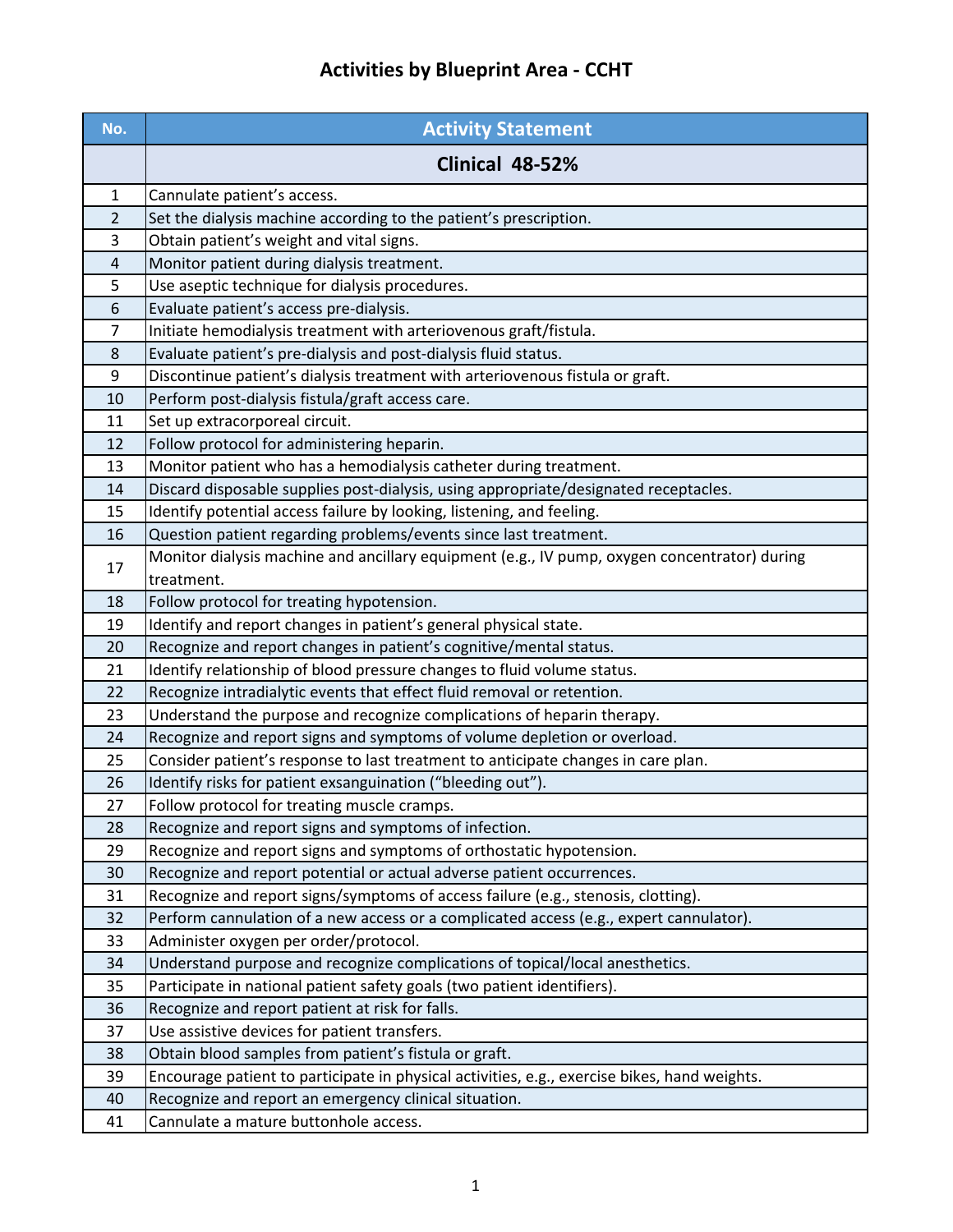# **Activities by Blueprint Area - CCHT**

|                | Clinical, Continued                                                                      |  |
|----------------|------------------------------------------------------------------------------------------|--|
| 42             | Perform access flow monitoring.                                                          |  |
| 43             | Communicate patient's treatment outcomes to appropriate personnel.                       |  |
| 44             | Participate as directed in patient resuscitation activities.                             |  |
|                | <b>44 Activities</b>                                                                     |  |
|                |                                                                                          |  |
|                | <b>Technical - 21-25%</b>                                                                |  |
| $\mathbf{1}$   | Perform dialysis machine tests (e.g., pressure and alarm tests).                         |  |
| $\overline{2}$ | Check conductivity and pH of dialysate solution with an independent device.              |  |
| 3              | Ensure safe and proper use of equipment.                                                 |  |
| 4              | Adjust dialysate solution temperature according to protocol/prescription.                |  |
| 5              | Participate in monitoring the water treatment system.                                    |  |
| 6              | Recognize principles related to water treatment (ion exchange, absorption).              |  |
| $\overline{7}$ | Perform quality control checks on equipment (test strips, glucose meter).                |  |
| 8              | Apply scientific principles of dialysis underlying patient care (e.g., ultrafiltration). |  |
| $9\,$          | Mix concentrates from powder (e.g., bicarbonate, electrolyte solution).                  |  |
| 10             | Take corrective action ("troubleshoot") when equipment malfunctions.                     |  |
| 11             | Process patient's laboratory samples.                                                    |  |
| 12             | Identify/report/document an adverse event, e.g., equipment malfunction, power failure.   |  |
|                | <b>12 Activities</b>                                                                     |  |
|                |                                                                                          |  |
|                | Environment - 13-17%                                                                     |  |
| $\mathbf{1}$   | Use dialysis/standard precautions.                                                       |  |
| 2              | Clean and disinfect dialysis equipment after use, e.g., stethoscope, clamps, machine.    |  |
| 3              | Use chemicals to disinfect environmental surfaces.                                       |  |
| 4              | Follow infection control precautions, e.g., isolation, vaccinations.                     |  |
| 5              | Use proper body mechanics.                                                               |  |
| 6              | Encourage other staff members to adhere to infection control and/or standard procedures. |  |
| 7              | Maintain an environment to reduce risk for falls (spills/clutter in walkway).            |  |
| 8              | Assist with maintaining a safe environment according to regulations.                     |  |
| 9              | Maintain an unobstructed emergency exit pathway.                                         |  |
| 10             | Start-up facility.                                                                       |  |
| 11             | Maintain a therapeutic environment (noise reduction, temperature control).               |  |
| 12             | Shut down facility                                                                       |  |
| 13             | Identify and report escalating behavior of patient, visitor, staff.                      |  |
| 14             | Prepare for/respond to environmental emergencies (e.g., fire) during treatment.          |  |
| 15             | Participate in patient emergency evacuation drills (e.g., fire, natural disasters).      |  |
|                | <b>15 Activities</b>                                                                     |  |
|                |                                                                                          |  |
|                | <b>Role Responsibilities 10-14%</b>                                                      |  |
| 1              | Maintain patient's privacy.                                                              |  |
| 2              | Maintain patient's confidentiality.                                                      |  |
| 3              | Maintain safety of environment.                                                          |  |